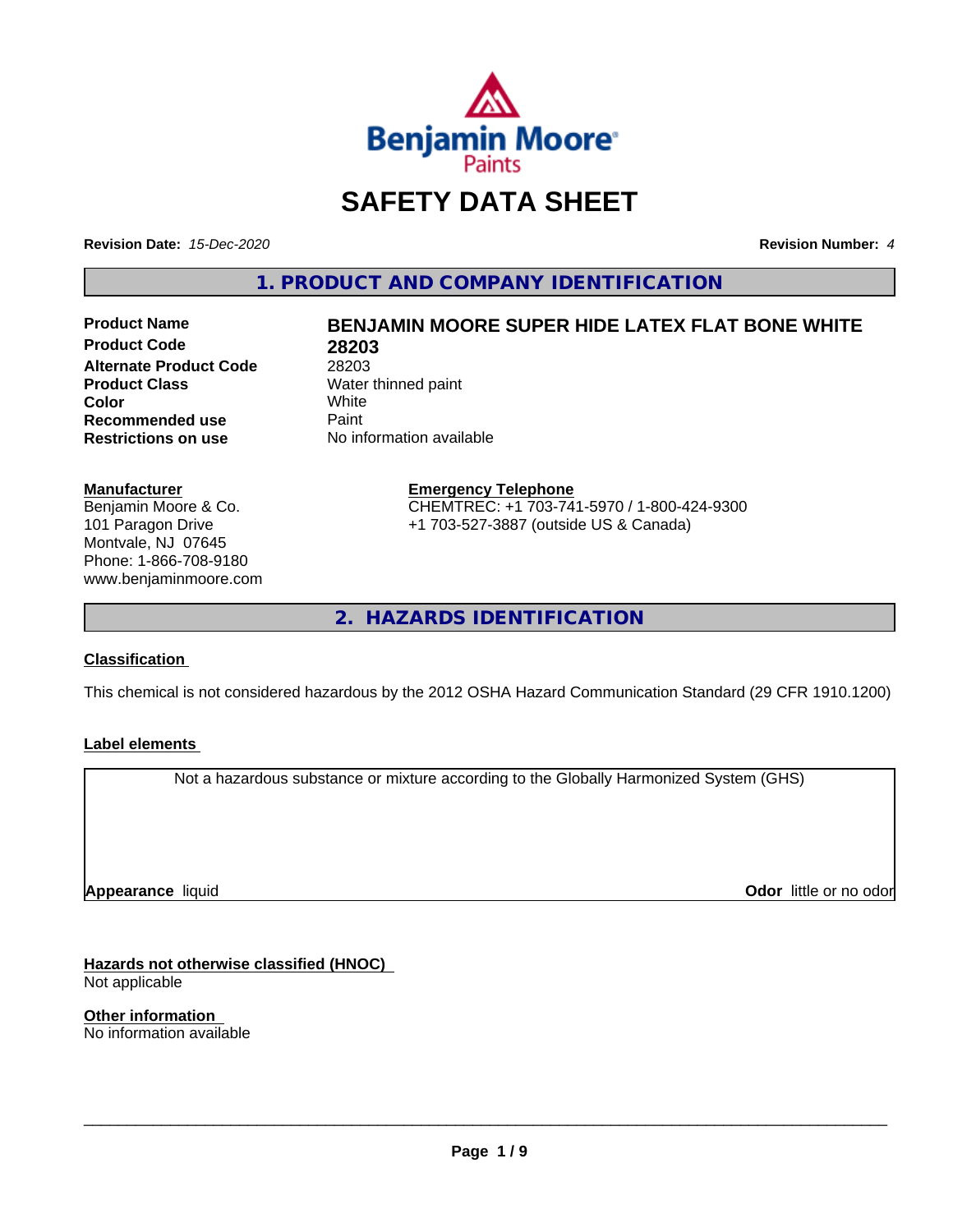**WARNING:** This product contains isothiazolinone compounds at levels of <0.1%. These substances are biocides commonly found in most paints and a variety of personal care products as a preservative. Certain individuals may be sensitive or allergic to these substances, even at low levels.

\_\_\_\_\_\_\_\_\_\_\_\_\_\_\_\_\_\_\_\_\_\_\_\_\_\_\_\_\_\_\_\_\_\_\_\_\_\_\_\_\_\_\_\_\_\_\_\_\_\_\_\_\_\_\_\_\_\_\_\_\_\_\_\_\_\_\_\_\_\_\_\_\_\_\_\_\_\_\_\_\_\_\_\_\_\_\_\_\_\_\_\_\_

## **3. COMPOSITION INFORMATION ON COMPONENTS**

| <b>Chemical name</b> | CAS No.    | Weight-%  |
|----------------------|------------|-----------|
| Kaolin, calcined     | 92704-41-1 | $10 - 15$ |
| Limestone            | 1317-65-3  | $10 - 15$ |
| Titanium dioxide     | 13463-67-7 | $10 - 15$ |
| Diatomaceous earth   | 61790-53-2 | - 5       |
| Silica amorphous     | 7631-86-9  | - 5       |

| Suitable Extinguishing Media                     | I lee extinguishing measures that are appropriate to local                                               |  |
|--------------------------------------------------|----------------------------------------------------------------------------------------------------------|--|
|                                                  | 5. FIRE-FIGHTING MEASURES                                                                                |  |
| <b>Notes To Physician</b>                        | Treat symptomatically.                                                                                   |  |
| <b>Most Important</b><br><b>Symptoms/Effects</b> | None known.                                                                                              |  |
| Ingestion                                        | Clean mouth with water and afterwards drink plenty of water. Consult a physician<br>if necessary.        |  |
| <b>Inhalation</b>                                | Move to fresh air. If symptoms persist, call a physician.                                                |  |
| <b>Skin Contact</b>                              | Wash off immediately with soap and plenty of water while removing all<br>contaminated clothes and shoes. |  |
| <b>Eye Contact</b>                               | Rinse thoroughly with plenty of water for at least 15 minutes and consult a<br>physician.                |  |
| <b>General Advice</b>                            | No hazards which require special first aid measures.                                                     |  |
|                                                  | 4. FIRST AID MEASURES                                                                                    |  |

| <b>SUILADIC EXUILGUISHING IVICUIA</b>                 | Ose extinguishing ineasures that are appropriate to local<br>circumstances and the surrounding environment.                                  |
|-------------------------------------------------------|----------------------------------------------------------------------------------------------------------------------------------------------|
| Protective equipment and precautions for firefighters | As in any fire, wear self-contained breathing apparatus<br>pressure-demand, MSHA/NIOSH (approved or equivalent)<br>and full protective gear. |
| <b>Specific Hazards Arising From The Chemical</b>     | Closed containers may rupture if exposed to fire or<br>extreme heat.                                                                         |
| Sensitivity to mechanical impact                      | No.                                                                                                                                          |
| Sensitivity to static discharge                       | No                                                                                                                                           |
| <b>Flash Point Data</b><br>Flash point (°F)           | Not applicable                                                                                                                               |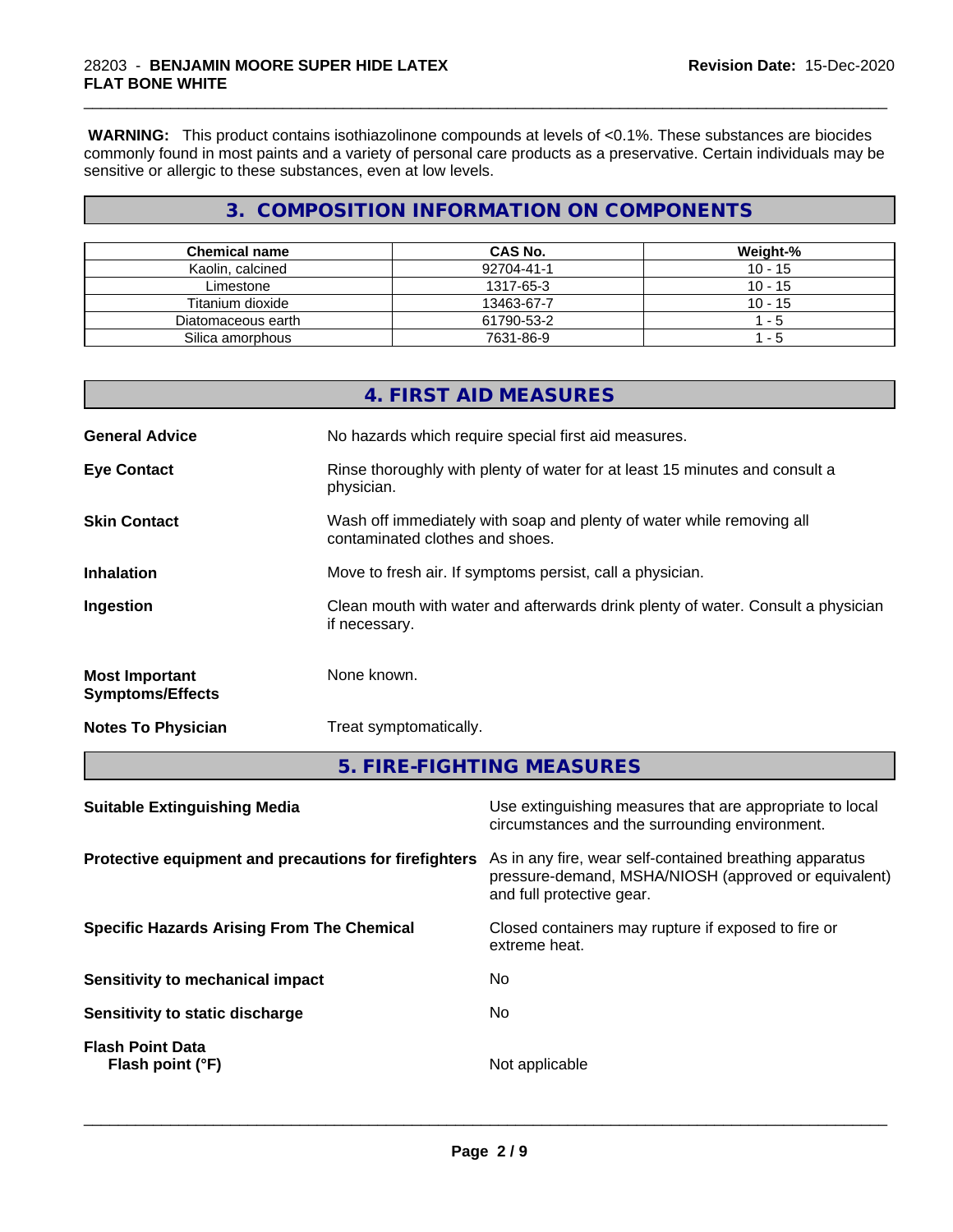| Flash Point (°C)<br><b>Method</b>                             |                 | Not applicable<br>Not applicable |                                |
|---------------------------------------------------------------|-----------------|----------------------------------|--------------------------------|
| <b>Flammability Limits In Air</b>                             |                 |                                  |                                |
| Lower flammability limit:<br><b>Upper flammability limit:</b> |                 | Not applicable<br>Not applicable |                                |
| <b>NFPA</b><br>Health: 1                                      | Flammability: 0 | <b>Instability: 0</b>            | <b>Special: Not Applicable</b> |
| <b>NFPA Legend</b><br>0 Not Horordoug                         |                 |                                  |                                |

\_\_\_\_\_\_\_\_\_\_\_\_\_\_\_\_\_\_\_\_\_\_\_\_\_\_\_\_\_\_\_\_\_\_\_\_\_\_\_\_\_\_\_\_\_\_\_\_\_\_\_\_\_\_\_\_\_\_\_\_\_\_\_\_\_\_\_\_\_\_\_\_\_\_\_\_\_\_\_\_\_\_\_\_\_\_\_\_\_\_\_\_\_

- 0 Not Hazardous
- 1 Slightly
- 2 Moderate
- 3 High
- 4 Severe

*The ratings assigned are only suggested ratings, the contractor/employer has ultimate responsibilities for NFPA ratings where this system is used.*

*Additional information regarding the NFPA rating system is available from the National Fire Protection Agency (NFPA) at www.nfpa.org.*

|                                  | 6. ACCIDENTAL RELEASE MEASURES                                                                                                                                                   |
|----------------------------------|----------------------------------------------------------------------------------------------------------------------------------------------------------------------------------|
| <b>Personal Precautions</b>      | Avoid contact with skin, eyes and clothing. Ensure adequate ventilation.                                                                                                         |
| <b>Other Information</b>         | Prevent further leakage or spillage if safe to do so.                                                                                                                            |
| <b>Environmental precautions</b> | See Section 12 for additional Ecological Information.                                                                                                                            |
| <b>Methods for Cleaning Up</b>   | Soak up with inert absorbent material. Sweep up and shovel into suitable<br>containers for disposal.                                                                             |
|                                  | 7. HANDLING AND STORAGE                                                                                                                                                          |
| <b>Handling</b>                  | Avoid contact with skin, eyes and clothing. Avoid breathing vapors, spray mists or<br>sanding dust. In case of insufficient ventilation, wear suitable respiratory<br>equipment. |
| <b>Storage</b>                   | Keep container tightly closed. Keep out of the reach of children.                                                                                                                |
| <b>Incompatible Materials</b>    | No information available                                                                                                                                                         |

**8. EXPOSURE CONTROLS/PERSONAL PROTECTION**

#### **Exposure Limits**

| <b>Chemical name</b> | <b>ACGIH TLV</b>         | <b>OSHA PEL</b>            |
|----------------------|--------------------------|----------------------------|
| Limestone            | N/E                      | 15 mg/m <sup>3</sup> - TWA |
|                      |                          | $5 \text{ mg/m}^3$ - TWA   |
| Titanium dioxide     | TWA: $10 \text{ mg/m}^3$ | 15 mg/m <sup>3</sup> - TWA |
| Diatomaceous earth   | N/E                      |                            |
|                      |                          | 20 mppcf - TWA             |
| Silica amorphous     | N/E                      | 20 mppcf - TWA             |
|                      |                          |                            |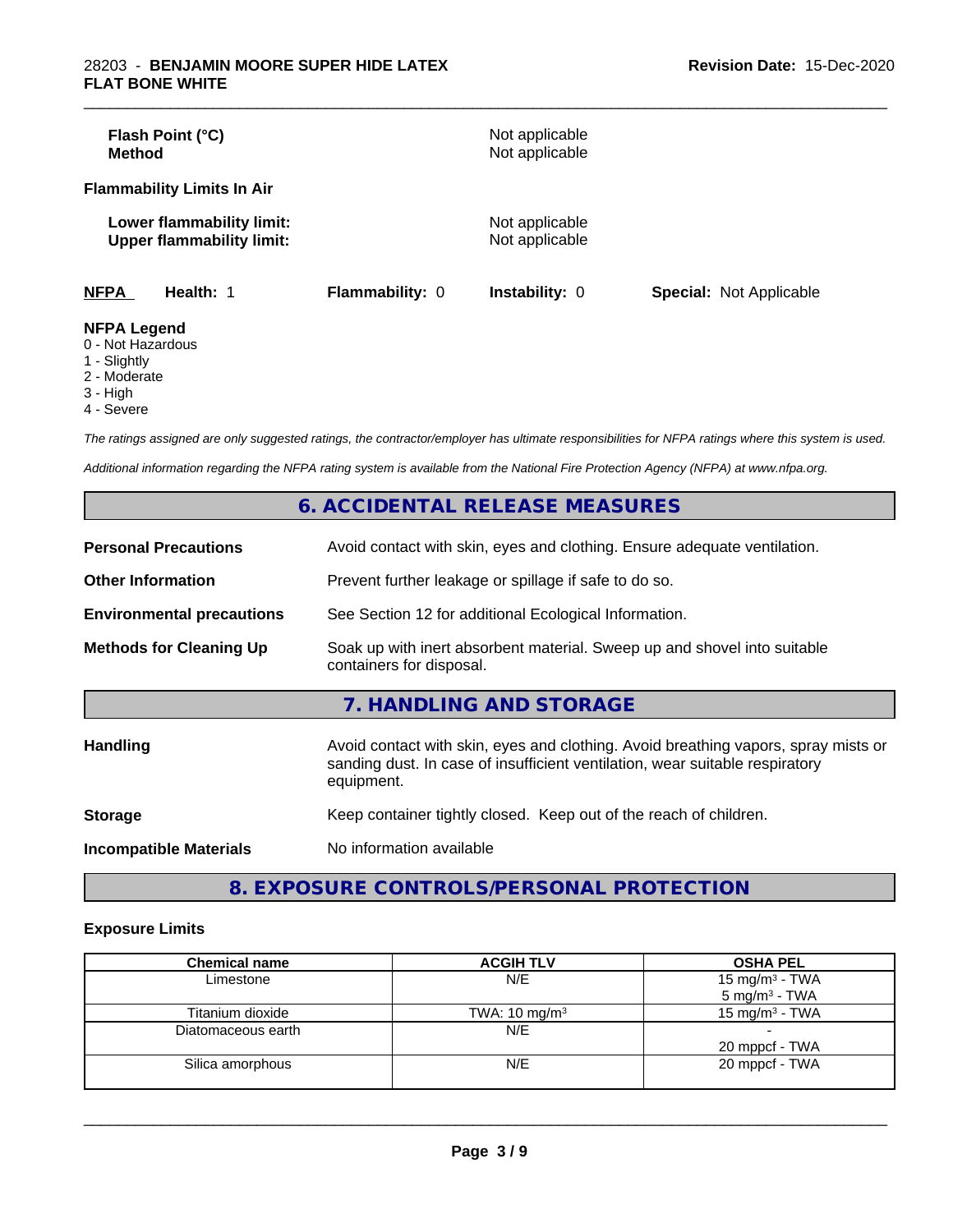#### **Legend**

ACGIH - American Conference of Governmental Industrial Hygienists Exposure Limits OSHA - Occupational Safety & Health Administration Exposure Limits N/E - Not Established

| <b>Engineering Measures</b>          | Ensure adequate ventilation, especially in confined areas.                                                                          |
|--------------------------------------|-------------------------------------------------------------------------------------------------------------------------------------|
| <b>Personal Protective Equipment</b> |                                                                                                                                     |
| <b>Eye/Face Protection</b>           | Safety glasses with side-shields.                                                                                                   |
| <b>Skin Protection</b>               | Protective gloves and impervious clothing.                                                                                          |
| <b>Respiratory Protection</b>        | In case of insufficient ventilation wear suitable respiratory equipment.                                                            |
| <b>Hygiene Measures</b>              | Avoid contact with skin, eyes and clothing. Remove and wash contaminated<br>clothing before re-use. Wash thoroughly after handling. |

#### **9. PHYSICAL AND CHEMICAL PROPERTIES**

**Appearance** liquid<br> **Appearance** liquid<br> **Odor Odor Threshold No information available No information available Density (Ibs/gal)** 10.8 - 11.1<br> **Specific Gravity** 1.30 - 1.32 **Specific Gravity**<br>pH **Viscosity (cps)** No information available **Solubility(ies)** No information available **Water solubility** No information available **Evaporation Rate No information available No information available Vapor pressure** No information available **No information** available **Vapor density**<br> **We Solids**<br>
We Solid Wi, % Solids
2019 **Wt. % Solids** 40 - 50<br> **Vol. % Solids** 25 - 35 **Vol. % Solids Wt. % Volatiles** 50 - 60<br> **Vol. % Volatiles** 65 - 75 **Vol. % Volatiles VOC Regulatory Limit (g/L)** < 50 **Boiling Point (°F)** 212 **Boiling Point (°C)** 100 **Freezing point (°F)** 32 **Freezing Point (°C)** 0 **Flash point (°F)** Not applicable **Flash Point (°C)** Not applicable **Method**<br> **Flammability (solid, gas)**<br> **Commability (solid, gas)**<br> **Not** applicable **Flammability** (solid, gas) **Upper flammability limit:**<br> **Lower flammability limit:** Not applicable Not applicable **Lower flammability limit:**<br> **Autoignition Temperature (°F)** Not applicable available and the Mustafable and Mustafable and Mustafable and Mu **Autoignition Temperature (°F) Autoignition Temperature (°C)** No information available **Decomposition Temperature (°F)** No information available **Decomposition Temperature (°C)** No information available **Partition coefficient** and the settlement of the settlement of the No information available

**Odor** little or no odor **No information available** 

\_\_\_\_\_\_\_\_\_\_\_\_\_\_\_\_\_\_\_\_\_\_\_\_\_\_\_\_\_\_\_\_\_\_\_\_\_\_\_\_\_\_\_\_\_\_\_\_\_\_\_\_\_\_\_\_\_\_\_\_\_\_\_\_\_\_\_\_\_\_\_\_\_\_\_\_\_\_\_\_\_\_\_\_\_\_\_\_\_\_\_\_\_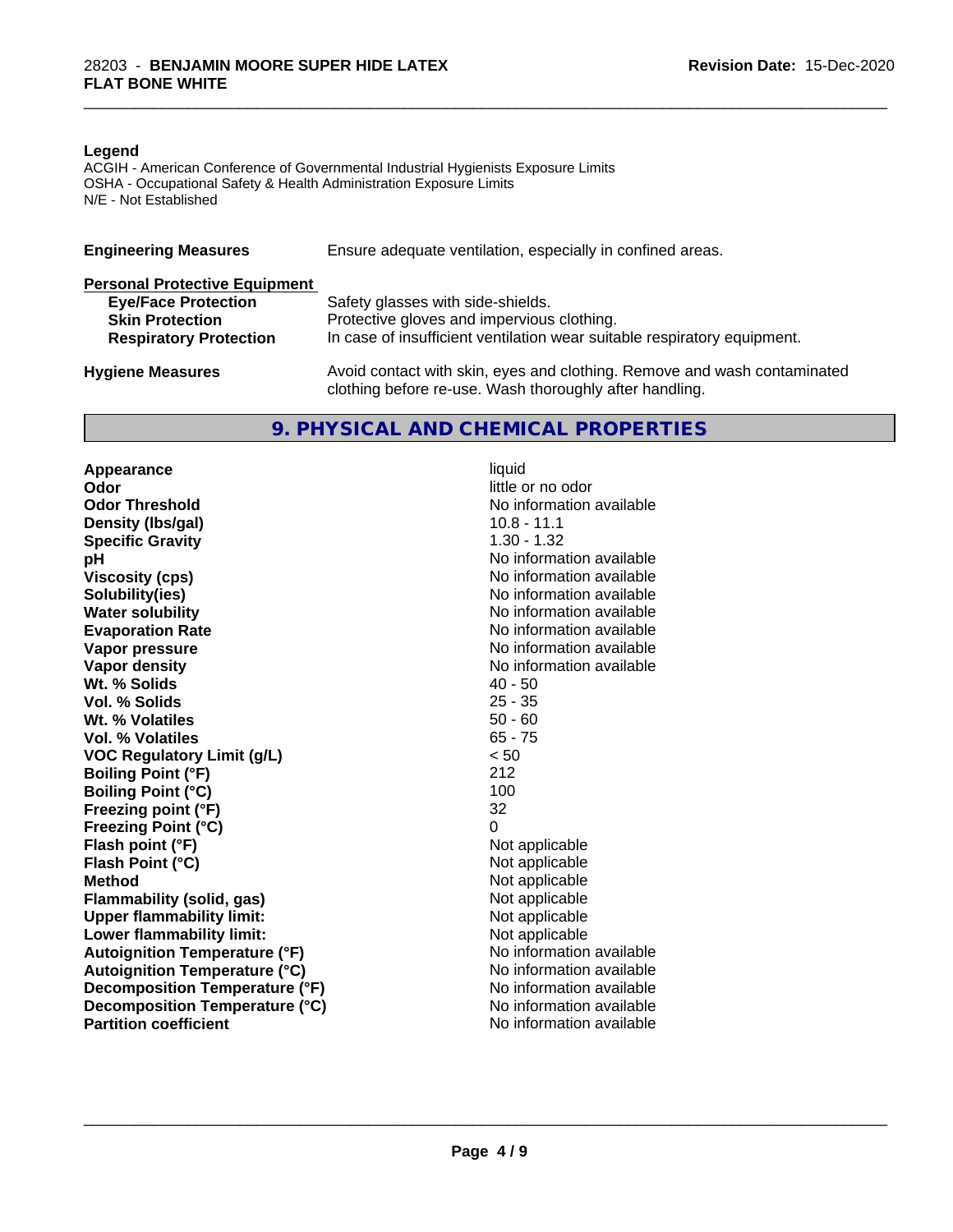## **10. STABILITY AND REACTIVITY**

\_\_\_\_\_\_\_\_\_\_\_\_\_\_\_\_\_\_\_\_\_\_\_\_\_\_\_\_\_\_\_\_\_\_\_\_\_\_\_\_\_\_\_\_\_\_\_\_\_\_\_\_\_\_\_\_\_\_\_\_\_\_\_\_\_\_\_\_\_\_\_\_\_\_\_\_\_\_\_\_\_\_\_\_\_\_\_\_\_\_\_\_\_

| <b>Reactivity</b>                       | Not Applicable                           |
|-----------------------------------------|------------------------------------------|
| <b>Chemical Stability</b>               | Stable under normal conditions.          |
| <b>Conditions to avoid</b>              | Prevent from freezing.                   |
| <b>Incompatible Materials</b>           | No materials to be especially mentioned. |
| <b>Hazardous Decomposition Products</b> | None under normal use.                   |
| Possibility of hazardous reactions      | None under normal conditions of use.     |

## **11. TOXICOLOGICAL INFORMATION**

| <b>Product Information</b>               |                                                                                                                 |
|------------------------------------------|-----------------------------------------------------------------------------------------------------------------|
| Information on likely routes of exposure |                                                                                                                 |
| <b>Principal Routes of Exposure</b>      | Eye contact, skin contact and inhalation.                                                                       |
| <b>Acute Toxicity</b>                    |                                                                                                                 |
| <b>Product Information</b>               | No information available                                                                                        |
|                                          | Symptoms related to the physical, chemical and toxicological characteristics                                    |
| <b>Symptoms</b>                          | No information available                                                                                        |
|                                          | Delayed and immediate effects as well as chronic effects from short and long-term exposure                      |
| Eye contact                              | May cause slight irritation.                                                                                    |
| <b>Skin contact</b>                      | Substance may cause slight skin irritation. Prolonged or repeated contact may dry<br>skin and cause irritation. |
| <b>Inhalation</b>                        | May cause irritation of respiratory tract.                                                                      |
| Ingestion                                | Ingestion may cause gastrointestinal irritation, nausea, vomiting and diarrhea.                                 |
| <b>Sensitization</b>                     | No information available                                                                                        |
| <b>Neurological Effects</b>              | No information available.                                                                                       |
| <b>Mutagenic Effects</b>                 | No information available.                                                                                       |
| <b>Reproductive Effects</b>              | No information available.                                                                                       |
| <b>Developmental Effects</b>             | No information available.                                                                                       |
| <b>Target organ effects</b>              | No information available.                                                                                       |
| <b>STOT - single exposure</b>            | No information available.                                                                                       |
| <b>STOT - repeated exposure</b>          | No information available.                                                                                       |
| Other adverse effects                    | No information available.                                                                                       |
| <b>Aspiration Hazard</b>                 | No information available                                                                                        |
| <b>Numerical measures of toxicity</b>    |                                                                                                                 |

**The following values are calculated based on chapter 3.1 of the GHS document**

| ATEmix (oral)   | 70372 mg/kg  |
|-----------------|--------------|
| ATEmix (dermal) | 124119 mg/kg |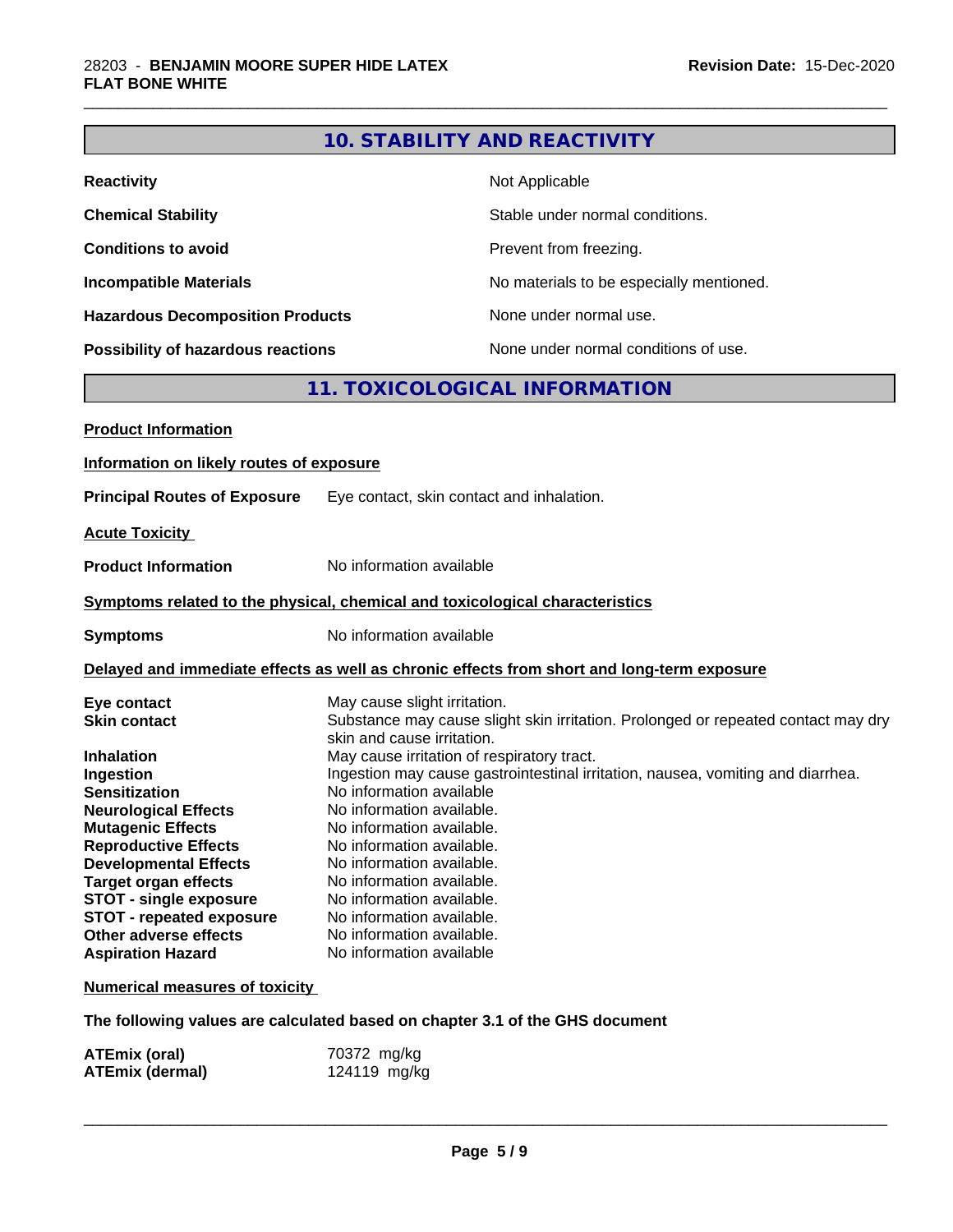#### **Component Information**

| Chemical name                  | Oral LD50            | Dermal LD50             | Inhalation LC50        |
|--------------------------------|----------------------|-------------------------|------------------------|
| Kaolin, calcined<br>92704-41-1 | $>$ 2000 mg/kg (Rat) |                         |                        |
| Titanium dioxide<br>13463-67-7 | > 10000 mg/kg (Rat)  |                         |                        |
| Silica amorphous<br>7631-86-9  | $= 7900$ mg/kg (Rat) | $>$ 2000 mg/kg (Rabbit) | $> 2.2$ mg/L (Rat) 1 h |

\_\_\_\_\_\_\_\_\_\_\_\_\_\_\_\_\_\_\_\_\_\_\_\_\_\_\_\_\_\_\_\_\_\_\_\_\_\_\_\_\_\_\_\_\_\_\_\_\_\_\_\_\_\_\_\_\_\_\_\_\_\_\_\_\_\_\_\_\_\_\_\_\_\_\_\_\_\_\_\_\_\_\_\_\_\_\_\_\_\_\_\_\_

#### **Chronic Toxicity**

#### **Carcinogenicity**

*The information below indicateswhether each agency has listed any ingredient as a carcinogen:.*

| <b>Chemical name</b>         | <b>IARC</b>                    | <b>NTP</b> | <b>OCUA</b><br>שטש |
|------------------------------|--------------------------------|------------|--------------------|
|                              | .<br>2B<br>Possible<br>⊧ Human |            | Listed<br>.        |
| نت ا<br>dioxide<br>l itanium | Carcinogen                     |            |                    |

• Although IARC has classified titanium dioxide as possibly carcinogenic to humans (2B), their summary concludes: "No significant exposure to titanium dioxide is thought to occur during the use of products in which titanium dioxide is bound to other materials, such as paint."

#### **Legend**

IARC - International Agency for Research on Cancer NTP - National Toxicity Program OSHA - Occupational Safety & Health Administration

**12. ECOLOGICAL INFORMATION**

#### **Ecotoxicity Effects**

The environmental impact of this product has not been fully investigated.

#### **Product Information**

#### **Acute Toxicity to Fish**

No information available

#### **Acute Toxicity to Aquatic Invertebrates**

No information available

#### **Acute Toxicity to Aquatic Plants**

No information available

#### **Persistence / Degradability**

No information available.

#### **Bioaccumulation**

No information available.

#### **Mobility in Environmental Media**

No information available.

#### **Ozone**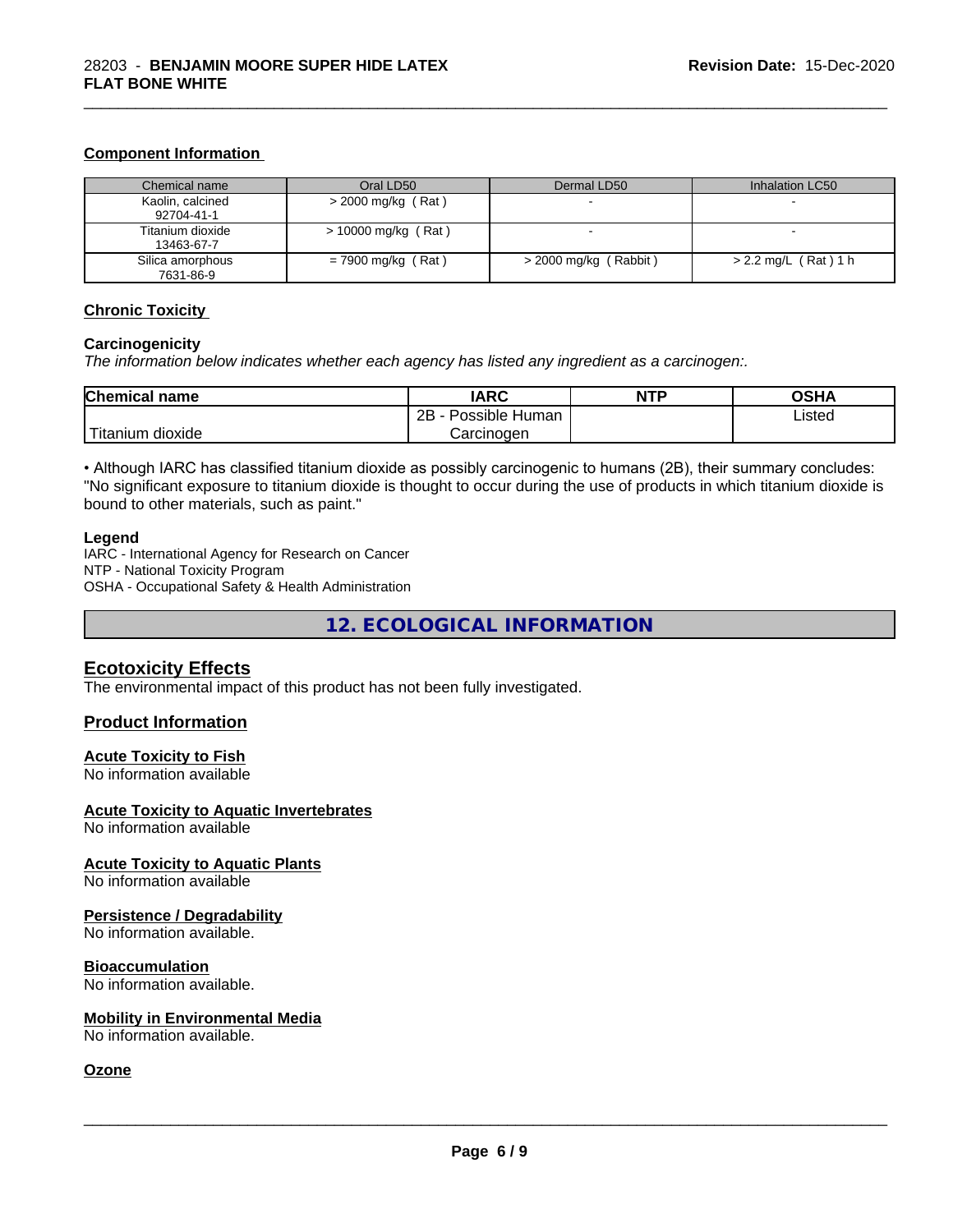No information available

#### **Component Information**

#### **Acute Toxicity to Fish**

Titanium dioxide  $\overline{\text{LC50:}}$  > 1000 mg/L (Fathead Minnow - 96 hr.)

#### **Acute Toxicity to Aquatic Invertebrates**

No information available

#### **Acute Toxicity to Aquatic Plants**

No information available

|                                  | 13. DISPOSAL CONSIDERATIONS                                                                                                                                                                                               |  |
|----------------------------------|---------------------------------------------------------------------------------------------------------------------------------------------------------------------------------------------------------------------------|--|
| <b>Waste Disposal Method</b>     | Dispose of in accordance with federal, state, and local regulations. Local<br>requirements may vary, consult your sanitation department or state-designated<br>environmental protection agency for more disposal options. |  |
|                                  | 14. TRANSPORT INFORMATION                                                                                                                                                                                                 |  |
| <b>DOT</b>                       | Not regulated                                                                                                                                                                                                             |  |
| <b>ICAO/IATA</b>                 | Not regulated                                                                                                                                                                                                             |  |
| <b>IMDG / IMO</b>                | Not regulated                                                                                                                                                                                                             |  |
|                                  | <b>15. REGULATORY INFORMATION</b>                                                                                                                                                                                         |  |
| <b>International Inventories</b> |                                                                                                                                                                                                                           |  |
| <b>TSCA: United States</b>       | Yes - All components are listed or exempt.                                                                                                                                                                                |  |

\_\_\_\_\_\_\_\_\_\_\_\_\_\_\_\_\_\_\_\_\_\_\_\_\_\_\_\_\_\_\_\_\_\_\_\_\_\_\_\_\_\_\_\_\_\_\_\_\_\_\_\_\_\_\_\_\_\_\_\_\_\_\_\_\_\_\_\_\_\_\_\_\_\_\_\_\_\_\_\_\_\_\_\_\_\_\_\_\_\_\_\_\_

| TOUA. UIIIIUU JIAIUS | <b>163 - All Components are insted of exempt.</b> |
|----------------------|---------------------------------------------------|
| <b>DSL: Canada</b>   | Yes - All components are listed or exempt.        |

## **Federal Regulations**

#### **SARA 311/312 hazardous categorization**

| Acute health hazard               | N٥ |
|-----------------------------------|----|
| Chronic Health Hazard             | Nο |
| Fire hazard                       | N٥ |
| Sudden release of pressure hazard | Nο |
| Reactive Hazard                   | Nο |

#### **SARA 313**

Section 313 of Title III of the Superfund Amendments and Reauthorization Act of 1986 (SARA). This product contains a chemical or chemicals which are subject to the reporting requirements of the Act and Title 40 of the Code of Federal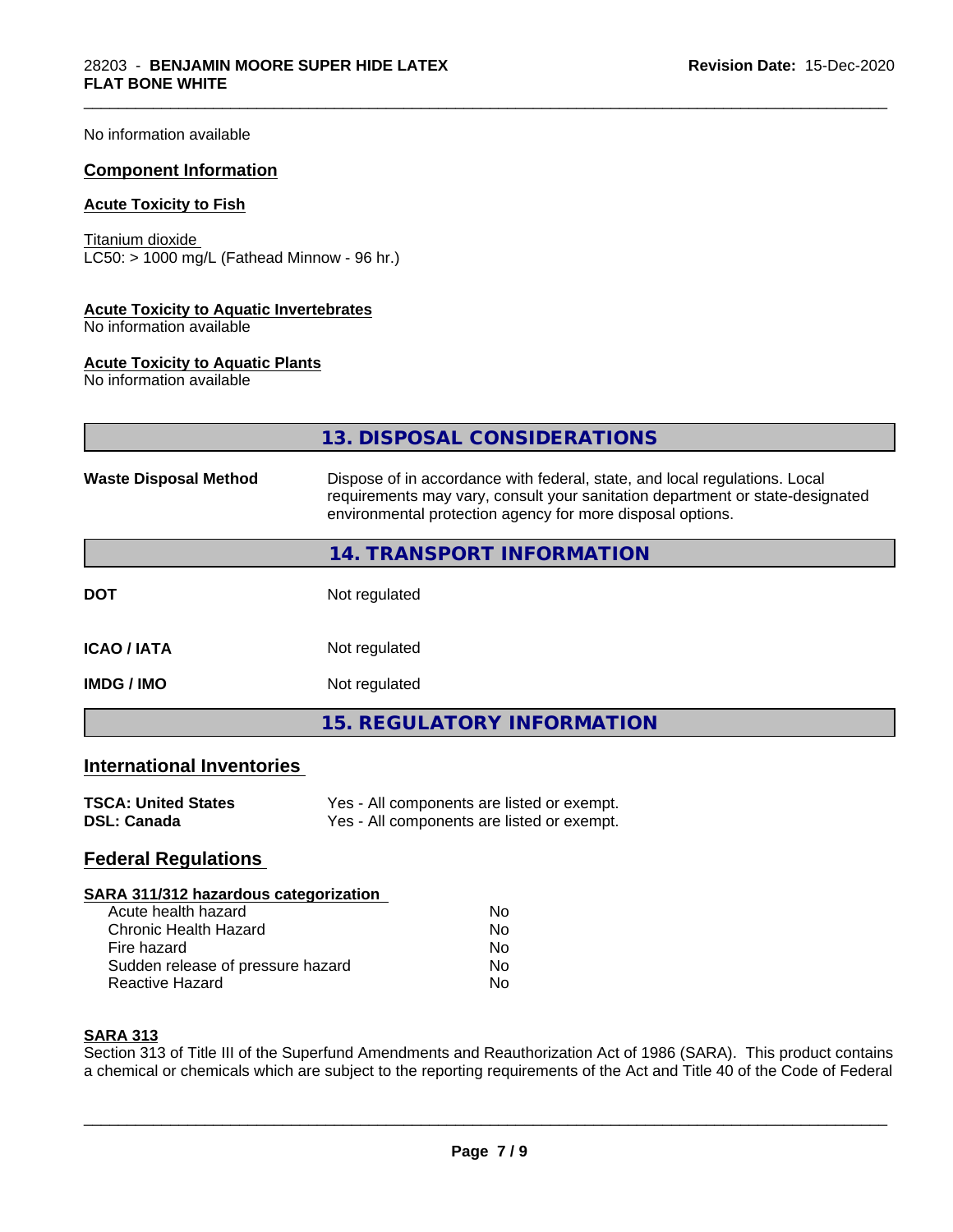Regulations, Part 372:

*None*

#### **Clean Air Act,Section 112 Hazardous Air Pollutants (HAPs) (see 40 CFR 61)**

This product contains the following HAPs:

*None*

## **US State Regulations**

#### **California Proposition 65**

**AVIMARNING:** Cancer and Reproductive Harm– www.P65warnings.ca.gov

#### **State Right-to-Know**

| <b>Chemical name</b> | Massachusetts | <b>New Jersey</b> | Pennsylvania |
|----------------------|---------------|-------------------|--------------|
| ∟imestone            |               |                   |              |
| Titanium dioxide     |               |                   |              |
| Diatomaceous earth   |               |                   |              |
| Silica amorphous     |               |                   |              |

\_\_\_\_\_\_\_\_\_\_\_\_\_\_\_\_\_\_\_\_\_\_\_\_\_\_\_\_\_\_\_\_\_\_\_\_\_\_\_\_\_\_\_\_\_\_\_\_\_\_\_\_\_\_\_\_\_\_\_\_\_\_\_\_\_\_\_\_\_\_\_\_\_\_\_\_\_\_\_\_\_\_\_\_\_\_\_\_\_\_\_\_\_

**Legend**

X - Listed

**16. OTHER INFORMATION**

| HMIS - | Health: 1 | <b>Flammability: 0</b> | <b>Reactivity: 0 PPE: -</b> |  |
|--------|-----------|------------------------|-----------------------------|--|
|        |           |                        |                             |  |

#### **HMIS Legend**

- 0 Minimal Hazard
- 1 Slight Hazard
- 2 Moderate Hazard
- 3 Serious Hazard
- 4 Severe Hazard
- \* Chronic Hazard

X - Consult your supervisor or S.O.P. for "Special" handling instructions.

*Note: The PPE rating has intentionally been left blank. Choose appropriate PPE that will protect employees from the hazards the material will present under the actual normal conditions of use.*

*Caution: HMISÒ ratings are based on a 0-4 rating scale, with 0 representing minimal hazards or risks, and 4 representing significant hazards or risks. Although HMISÒ ratings are not required on MSDSs under 29 CFR 1910.1200, the preparer, has chosen to provide them. HMISÒ ratings are to be used only in conjunction with a fully implemented HMISÒ program by workers who have received appropriate HMISÒ training. HMISÒ is a registered trade and service mark of the NPCA. HMISÒ materials may be purchased exclusively from J. J. Keller (800) 327-6868.*

 **WARNING!** If you scrape, sand, or remove old paint, you may release lead dust. LEAD IS TOXIC. EXPOSURE TO LEAD DUST CAN CAUSE SERIOUS ILLNESS, SUCH AS BRAIN DAMAGE, ESPECIALLY IN CHILDREN. PREGNANT WOMEN SHOULD ALSO AVOID EXPOSURE.Wear a NIOSH approved respirator to control lead exposure. Clean up carefully with a HEPA vacuum and a wet mop. Before you start, find out how to protect yourself